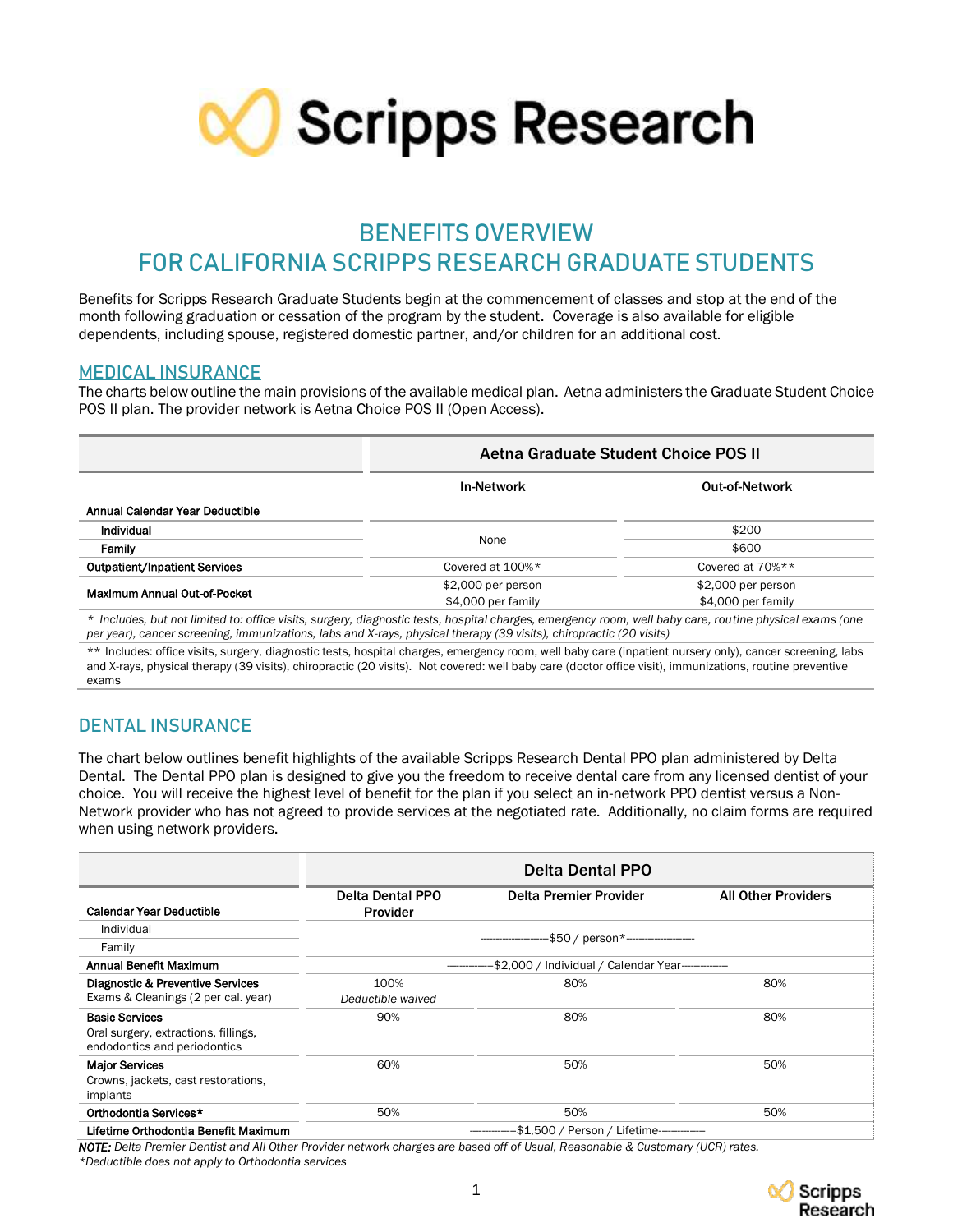

## **202**2 **MEDICAL AND DENTAL GRADUATE STUDENT COST (MONTHLY)**

|                                                    | <b>Medical Plan</b>                 | Dental Plan |
|----------------------------------------------------|-------------------------------------|-------------|
| Coverage Level                                     | Graduate Student Choice POS II Plan | <b>DPPO</b> |
| Graduate Student Only                              | \$0                                 | \$0         |
| Graduate Student + Spouse or Domestic Partner (DP) | \$160                               | \$20        |
| Graduate Student + Child(ren)                      | \$100                               | \$15        |
| Graduate Student + Family or                       | \$250                               | \$35        |
| Graduate Student + DP + Child(ren)                 |                                     |             |

## **ADDITIONAL BENEFITS**

HEALTH PLANS

#### Prescription Drug Plan

OptumRx administers the Graduate Student Choice POS II prescription benefit. The Plan has a \$100 (individual)/\$200 (family) Annual Deductible applied to Brand Name drugs before the copay applies. There is also a separate Out-of-Pocket Maximum of \$2,000 (individual) / \$4,000 (family) for prescription drugs under the plan. The Plan provide a 30-day retail supply for Generic drugs at a \$10 copay, Brand formulary drugs at a \$35 copay, and Brand non-formulary drugs at a \$60 copay. Mail order is available with a 90-day supply charged at twice the retail 30-day supply copay.

#### Vision Plan

Graduate Students and dependents covered by the medical plans are automatically enrolled in the vision plan, administered through Medical Eye Services (MES). By choosing a participating MESVision PPO provider, you may receive an annual vision exam for a copayment of \$10, one pair of standard lenses every 12 months, frames costing up to \$150 every 24 months or contacts (in lieu of lenses & frames) costing up to \$150 every 12 months. Benefits are reduced when a non-participating provider is used.

#### Counseling and Psychological Services

An onsite counseling or referral program is available to health insurance-eligible Graduate Students and their spouses, domestic partners, and family members who require assistance in dealing with personal or family problems.

#### Mental Health Program

Mental Health and substance abuse benefits are available for Graduate Students and dependents enrolled in the Graduate Student Choice POS II plan. The provider network and administrator is Aetna.

#### Telehealth Services

With TelaDoc, available through Scripps Research's Aetna Graduate Student Choice POS II medical plan, enrolled Graduate Students and eligible dependents can access medical care through a board certified physician conveniently via internet connection or by phone. Treatable illnesses include allergies, asthma, colds, flu, diarrhea, constipation, bronchitis, cough, pink eye, strep throat, urinary tract infections, rash, sunburn, sprains and sports injuries. With the Aetna POS II plan, the cost of a medical TelaDoc session is the same as your copay/coinsurance for a Primary Care Physician (PCP) visit; the cost of a behavioral health TelaDoc session plan is the same as your copay or coinsurance for a Specialist Physician visit.

#### LIFE INSURANCE

#### Voluntary Life Insurance

Benefit-eligible Graduate Students may purchase voluntary life insurance coverage from a minimum of \$10,000 up to a maximum of \$500,000 for self and/or spouse/domestic partner. Eligible dependent children may be covered to a maximum of \$10,000 each. Enrollment is held during the annual Open Enrollment period.

#### Voluntary Accidental Death and Dismemberment (AD&D) Insurance

Benefit-eligible Graduate Students under age 70 may purchase voluntary AD&D insurance in \$50,000 increments up to \$500,000. Voluntary AD&D coverage is also available for your spouse/domestic partner and children in lesser amounts. Enrollment is held during the annual Open Enrollment period.

#### Voluntary Critical Illness, Hospital, and Accident Insurance

Benefit-eligible Graduate Students may purchase Voluntary Critical Illness, Hospital Indemnity, and/or Accident Insurance coverage through MetLife to help relieve unexpected healthcare costs.